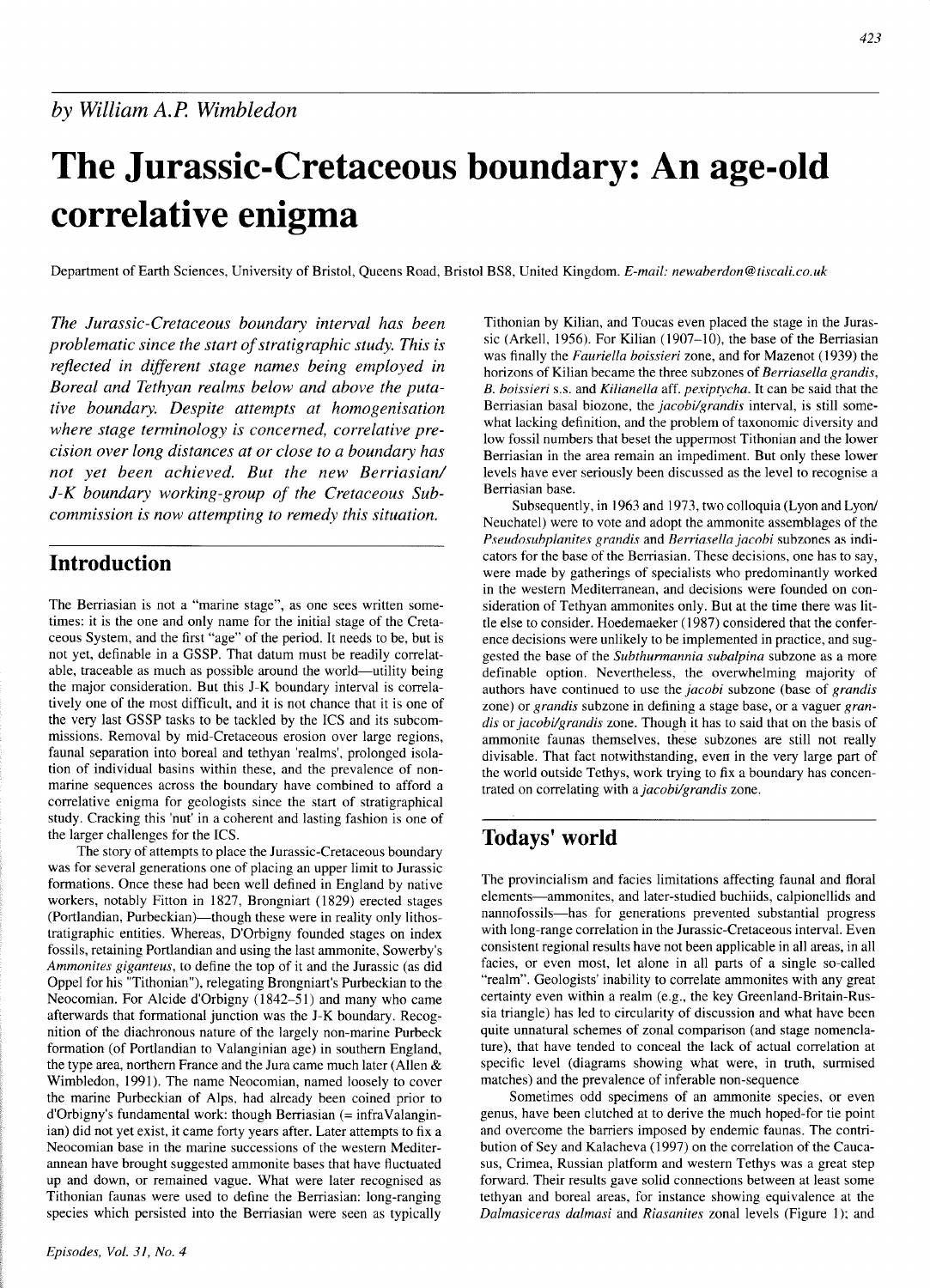

*Figure 1 A correlation of the type Kimrnenilge, Portland and Purbeck (M22-M13) formations of England and northern France with the North Sea Basin, Russian Platform, Caucasus and Western Mediterranean, using ammonites, palynomorphs and magnetostratigraphy.* 

key magnetostratigraphic potential came with the work of Guzhikov and Eremin (1999). **Tethys and calpionellids** 

We are now in a different stratigraphic world to that at the time of the earlier conferences: more of the world is better known and we have at our disposal a much better suite of stratigraphic indicators, fossil and otherwise, than were previously available. We are no longer constrained by one or two groups of fossils, and sometimes a very limited number of taxa within these. In the 1970s, no agreement was possible even on the equivalence of the Portlandian, Volgian and Tithonian, nor of where precisely a J-K boundary might sit in areas outside the western Mediterranean. On magnetostratigraphic and palynological grounds, the Portlandian-Berriasian boundary level has now been localised in western Europe, and the L.-M. Volgian is now seen to span the Bolonian (=Upper Kimmeridgian) and Portlandian (Tithonian) and it is clear that the Upper Volgian has a latest Portlandian, perhaps, but mostly Berriasian age (Figure 1).

Wider and effective use of a *jacobi* subzone, following the 1973 colloquium decision, or any other alternative used in a global sense, still requires considerable thought on the matter of multidisciplinary correlation. This maximisation of correlative precision demands work on useful surrogate indicators or proxies, alternatives to the ammonites—and indeed a whole suite of alternative microfossil indicators, geochemical and palaeomagnetic techniques can now be

Russian sequences, and also in correlating European Russia and Britain, and in those regions from Iberia to Poland with largely nonmarine facies. Correlation between non-marine and marine, once totally conjectural, is now possible in a number of geographic areas, based on integration of palynomorphs, shelly fossils and magnetostratigraphy. And latterly, somewhat sidelining macrofossils, considerable advances in palynological studies have transformed the situation of impasse. In the last three decades, in particular, work by Hunt, Herngreen, Abbink (Abbink et al., 2001) and Monteil, working in part on the preliminary assays by Davey, Norris and Dorhofer etc, have revealed the possibility, at last, of substantial Boreal: Tethyan and marine: non-marine correlation.

In certain Tethyan areas lacking ammonites, calpionellids have become a key tool in biostratigraphy, such as in the pelagic limestone sequences of Italy and middle Europe. But, as to the direct equivalence of ammonite biozones and those founded on calpionellids, the situation is not entirely clear near a putative J-K boundary. Zonations of Allemann and Remane (Allemann et al., 1971; Remane, 1971, Remane et al., 1986 ) have been elaborated (Grun & Blau 1997, etc), and C. *alpina* has been used to indicate the lower part of calpionellid zone B ("lower-middle Berriasian"), though it has a range well below that biozone, and C. *elliprica* the upper part. A more restricted interval, an acme of the long-ranging *Calpionella alpina,* not the zone, has latterly been used as an indicator of a "J-K boundary" (Houša et al., 1999). One measure of the question marks over calpionellid correlation and the correlation of calpionellid zone B to the base of the Berriasian, is that in Spain, where calpionellids occur with ammonites, the base of the B. *jacobi* biozone occurs not in the nominal zone of C. *alpina* (biozone *B),* but in the A2 zone (Tavera et al., 1994). Similarly the base of B has previously been placed in M19r (at Bosso) and high in M19n (e.g. Xausa).

M18n was formerly the only 'normal' magnetozone identified in brought to bear. calpionellid zone B, then providing an approximation to a Berriasian correlation has moved on considerably in the last *jacobi/grandis* zone (Ogg et al., 1991: Channell & Grandesso, 1987).<br>
Initially numbering of chrons relied somewhat on Galbrun's original<br>
Initially numbering o thirty years, with significant work carried out in several regions out-<br>side the western Mediterranean: notably in Ukraine, the Caucasus, mumbering at Berrias (Galbrun et al., 1986); as already mentioned a numbering at Berrias (Galbrun et al., 1986); as already mentioned a Siberia and the Russian Far-East, as well as China and Japan. Sub- problematic section (and type area) to have as a standard. Given the stantial progress has been made in identifying Tethyan ammonites in nature of the sediments and apparent breaks in the *grandis, sub alpina* and *privasensis* intervals there, it is perhaps not surprising that it is difficult to match its magnetostratigraphy conclusively with that in thicker and presumed more complete sequences, such as at Durlston or Bosso. It has also been suggested for some time that the base of the Berriasian could be equated to magnetic chron M18 using the *jacobi* subzone (Bralower et al., 1990), or the base of a *grandis*  subzone (Ogg et al., 1991; Lowrie & Channell, 1983), and authors previously gave such assignments. Using the base of the *grandis*  zone/jacobi subzone, however, gives an alternative M19n assignment. Such has been the usage recently for J-K boundary placement in Slovakia and Poland (Michalik et al., 1990; Houša et al., 1999; Grabowski, 2000, 2006).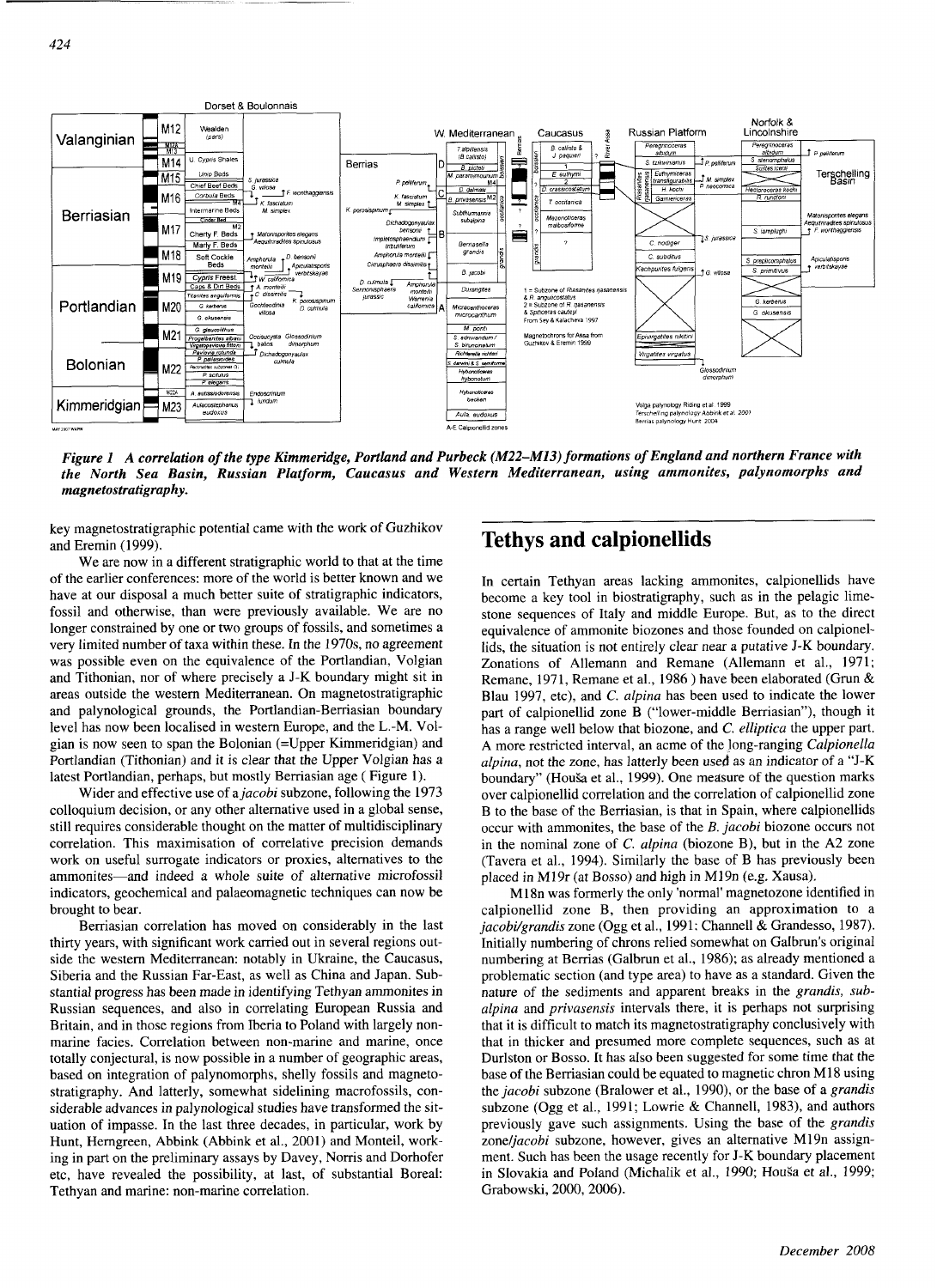# **Magnetostratigraphy and palynology combined**

Galbrun's lowest recorded magnetochron at Berrias, in the grandis subzone, is perhaps assignable to M18r, which gives at least an approximation there for the position of the base of the underlying jacobi subzone in the magnetic scale. Perhaps the base of jacobi falls in M18n, which would accord with the Hard Cockle Beds of Dorset. The base of *jacobi* subzone in southern France has been taken to be coincident with the base of the calpionellid biozone B. However, at Bosso (Lowrie & Channell, 1982), the base of biozone B was formerly recorded within M19r.

The thick sequences of the Dorset Portland and Purbeck, the original latest Jurassic standards, have yielded a good magnetostratigraphic record (Portland formations M21n-M20n; and Purbeck Formation M20n-M13r), which when added to the Kimmeridge Clay-Portland sequence of the northern French coast (M22r-M20n) pro-



*Figure 2 Magnetostratigraphy of selected Boreal and Tethyan sequences: Durlston pars (U.K.), Berrias (France), Cehegin and Carcabueq Fozo, San Giorgio and Bosso (Italy), and Nordvik (Russia).* 



*Figure 3 Magnetostratigraphy of the type upper Kimmeridge Clay, Portland and lower Purbeck formations in southern England and northern France.* 

vide a useful comparative standard against which thinner Boreal and deeper-water, and more often thinner, Tethyan sections may be compared (Figure 1). Chron comparisons are clear with the pelagic or hernipelagic sequences, such as Bosso or Brodno, for instance (Figure 2).

The marine/non-marine succession in Dorset (and the Boulonnais), the original d'orbigny type area, has been sampled for magnetostratigraphy with increasing intensity since 1987 (Figure 3). Palynocysts in bed 148 at Berrias (grandis subzone) are the same as those in the Hard Cockle beds of Durlston Bay, assigned there to magnetochron M19n (Figure 4). Other species immediately beneath the lowest 'normal' chron recorded at Berrias (Galbrun et al., 1986), putatively M18 and in the grandis subzone, correlate with the Cypris freestones of Dorset (lower M19n). Palynocysts in bed 149 (*subalpina* subzone) at Berrias (no magnetochron assigned) correlate with the same in the Scallop bed at Durlston in M16n. Hunt postulated (2004) a large hiatus between bed 146 and bed 149 at Berrias: all within calpionellid zone B, and consistent with sedimentary evidence of nonsequence, visible from the top of the Tithonique to the *pri*vasensis subzone.

The constraining biostratigraphic framework for matching the Durlston and Berrias magnetochrons had been reinforced previously by use of ammonites and ostracods. One Cypridea assemblage (fauna M4 of Detraz & Mojon, 1989), with a combination of species long only known at the top of the Dorset Intermarine beds, was located in the Jura, in beds (Fmn de Pierre Chatel) sandwiched between units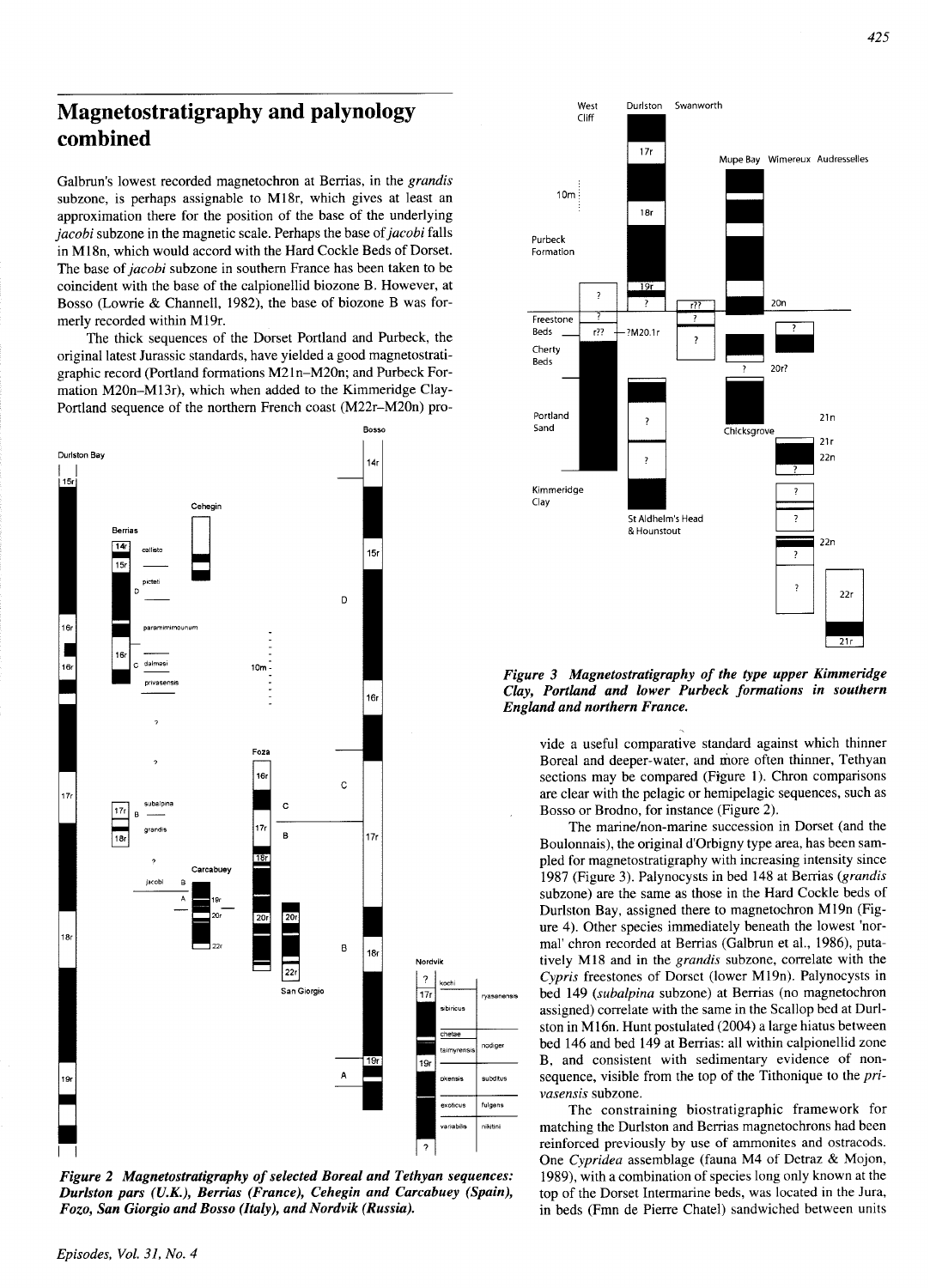with *privasensis* and *paramimounum* ammonites. The dalmasi-paramimounum subzones straddle a reversed magnetochron at Berrias, and this reversed chron there and the one which encompasses most of the Intermarine beds at Durlston have, independently, been assigned to M16r. However, dinocysts from beds just above the ostracod-bearing level at Durlston (Scallop bed) match ostracods from the *subalpina* subzone at Berrias (0000-Figure 4). The dinocysts (pppp-Figure 4) in the Cypris Freestones (M19n) equate to the same species in the grandis zone below the 'normal' chron found by Galbrun, which may raise questions about the numbering of that chron at Berrias.

As to elsewhere in Tethys (Figure 2), good magnetostratigraphic results from sequences in Spain and Italy match well with one another. The latter from sections with good calpionellids successions, but no ammonites (or palynology), and the former with ammonites and calpionellids, but poor palynology. Thicker sequences such as Bosso in Italy provide a solid magnetostratigraphy and calpionellid-based biostratigraphy, as do the more condensed pelagic successions, like Brodno in middle Europe.



**Boreal contradictions** 

With J-K correlation in the so-called boreal realm, some decidedly solid problems remain. In the main this is because of the past dependence on ammonites. Post-Kimmeridge Clay times, widespread pavloviid ammonites gave way to local virgatitids, dorsoplanitids and their craspeditid offshoots. This post-Pavlovia interval is still for the most part marked by mismatching faunas up to and beyond the top of the Jurassic, until assemblages with Chaetites, Praetollia and then more ubiquitous Hecteroceras appear, but by then we are well into the upper Berriasian (Figure 5).

The comparability of the British/French and Greenland sequences at the **J/K** boundary with the proximal, sediment-starved clastic deposits of Russia is still not resolved. After the Epipallasiceras of Greenland (faunas 40-42) and those in the early Portlandian *Progalbanites* [Zaraiskites] albani zone of England and France, some comparability of faunas to okusensis zone times can be seen with eastern Greenland, with later vogulicus zone Crendonites also perhaps being equateable with English forms (Wimble-

don, 1983). But, with Russia the only possibilities **JURA** for correlation are seemingly *Epivirgatites* of the *nikitini* zone. Though this seems far too early, if the approximately basal Berriasian Kachpurites fulgens zone is indeed conformable on the nikitini zone on the Volga: sediments suggest otherwise. The traditional correlation by Russian workers (Gerasimov and Michailov, 1966, etc.) was of the English albani zone and the Russian platform Zaraiskites zarajskensis subzone, of Crendonites gorei with a Virgatites virgatus zone, and a zone of "Titanites giganteus" with Epivirgatites nikitini: the last based on the long-held view that Lomonossovella and the so-called "Kerberites" in Russia could be matched with Portland Stone ammonites (Arkell, 1935, 1953: Casey, 1973). But with revision of the latest Jurassic (-earliest Cretaceous) ammonites faunas of Britain and France, greater faunal complexity and an enlarged zone scheme resulted (Wimbledon and Cope, 1978; Wimbledon, 1983). Plus the conclusion that no Portland Stone equivalents could be identi-M<sub>2</sub> fied at Moscow or on the Volga, and that the "Epivir- $_{M1b}$  gatites", Epipallasiceras and pavloviids of the albani zone (the lowest Portlandian) were, if anywhere, matched with the nikitini zone. It seemed impossible to accommodate the remaining four ammonite zones of the Portland Sand and Portland Stone formations, except between the nikitini and the *fulgens* zones. But this issue of internal boreal correlation, raised at the Erlangen symposium, remains: how is it possible to correlate all or even a substantial amount of the Portlandian-early Berriasian with the Volgian of Russia, if 70 m of Portland M<sup>1a</sup> beds is being equated with solely the nikitini biozone (30-40 cm at Gorodishche and Kashpir and 50 cm at Moscow). The scale of any break (none is accepted by Russian workers) between the nikitini and fulgens zones remains contentious. The discrediting of a Paracraspedites oppressus zone in Britain (as not a true zone, but a conflation of species from perhaps three separate biozones) has raised doubts about there being any representation of the four southern English Portlandian ammonite zones (glaucolithus to anguiformis) and an "oppressus zone" in the type Volgian. The quite separate (later) sequences in eastern England with Subcraspedites primitivus, and then S. preplicomphalus are assumed (following Casey, 1973) to be equivalent to the fulgens to nodiger interval of the Russian plat-

#### December 2008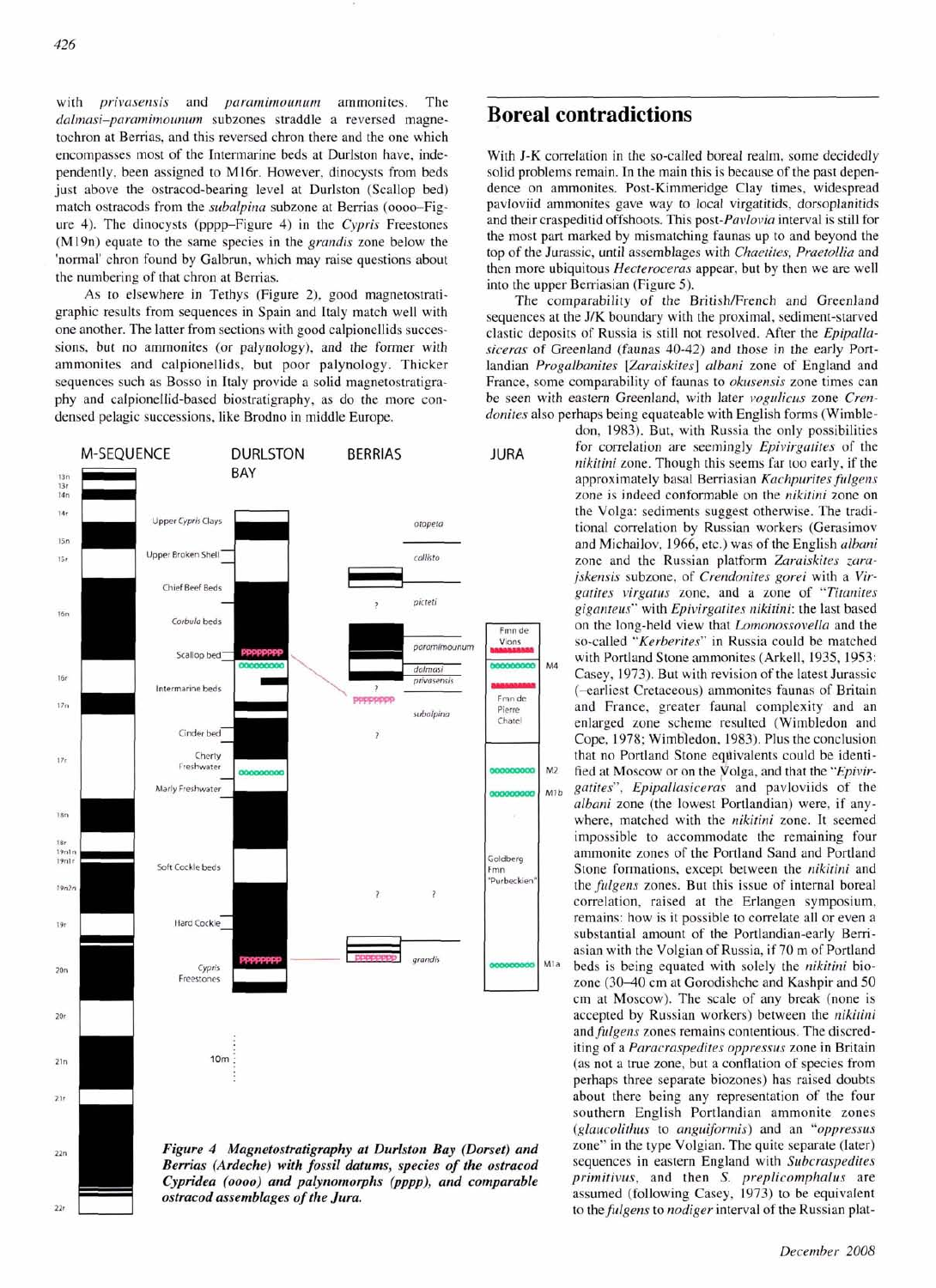

*Figure 5 Approximate and disjunct correlations of the ammonite biozonations of the 'boreal' regions.* 

form, but they sit above a considerable hiatus and are marked internally (like biozones above) by phosphatic pebble units and erosive bases (Figure 5).

But the maintainence (Zakharov et al., 2006) of a *"Paracraspedites"* fauna to bridge this correlative abyss between east and west Europe and north Atlantic, matching *"Paracraspedites"* (one fauna of the Russian Platform *nikitini* biozone) and a zone of *"P. oppressus"* in England is an issue. As is the identification of Boreal ammonites in the *jittoni* and *albani* biozones of Dorset, which is seemingly the only level where species similar to those of Russia, distinctive virgatotome and polygyrate ribbed forms, commonly occur. It is difficult to see a match for these anywhere on the Russian platform, except in the *nikitini* zone (or lower). And in this conclusion, tentative ammonite correlations are supported by palynology, for the last appearance of the dinocyst *Glossodinium dimorphum,*  which lies at the top of the *Virgatopavlovia fittoni* zone in Dorset, has latterly been recorded in the *virgatus* zone on the Volga (Riding et al., 1999), with *Gochteodinia villosa,* a Portland Freestone dinocyst, occurring in the *Kachpurites fulgens* zone and the miospore *Apiculatisporis verbitskayae* in the lower Purbeck and *Subcraspedites preplicomphalus* of the north Sea *(?=Craspedites nodiger* zone of Russia) (Figure **1).** 

The recent identification of *Subcraspedites sowerbyi* also in the *Epivirgatites nikitini* zone on the Volga is a fascinating record. That species in eastern England has been described only from beds (the *S. preplicomphalus* zone: Casey, 1973) which have been consistently correlated with the *Craspedites nodiger* zone. But its use (Zakharov et al., 2006) to suggest correlation of this *nikitini* zone with the *preplicomphalus* zone would mean that the *nikitini* zone would then have horizons equivalent to perhaps 5-6 ammonite biozones as defined in England.

Sey and Kalacheva's (1997) great step forward has been the foundation for refinement in recent times, and much new work on the ammonite correlations (e.g., Mitta, 2007; Zakharov et al., 2006). Mitta's finds of *Dalmasiceras* ex gr. *djanelidzei* and *Malbosiceras nikolovi* suggested to him the correlation of the *Riasanites rjazanensis* zone's lower boundary with that of the *jacobi* subzone in western Tethys. Further therefore, very radically, that the *rjasanensis* zone probably corresponds to the greater part of the

Berriasian, that is, to the interval between the lower *grandis* zone and the *paramimounum* subzone. A number of lines of evidence have led more consistently to acceptance that the *rjasanensis* zone correlates approximately with the *paramimounum* subzone, around magnetochron M16r, that is, at about the *Praetollia (Runctonia) runctoni* zone of eastern England and the North Sea basin ( Figure 1).

The thicker, and maybe fuller, sequences of the Siberian upper Volgian raise new possibilities in J-K boundary correlation. Integration of the separate ammonite zonal schemes for Siberia and the Russian platform and external correlations are given new momentum by magnetostratigraphic results from Nordvik (Houša et al., 2007). This work provides the most complete record from Russia thus far, though, compared to western European magnetostratigraphic results (Figure 2), it appears to show condensation or reduced sedimentation at about the M18 level. It is also interesting that a J-K boundary has been indicated in mid M19n in middle Europe (HouSa et al., 1999), but just above the base of a putative M18n at Nordvik (Houša et al., 2007: there is a mistake with chron numbering in their figure 2). The small reversed interval recorded as M20.lr at Nordvik (in

*exoticus* ammonite zone=*fulgens* zone) is thus suggested as being the same as seen at the Cherty bed/Freestone member junction on Portland (T. *angufomzis ammonite* zone) and in Italy at Foza, San Giorgio and Bosso (?calpionellid zone A), perhaps *M. microcanthum ammonite*  zone (Figure 3).

### **A way forward**

On 5th July 2007, a new Berriasian Working Group (Subcommission on Cretaceous Stratigraphy) met for the first time in Bristol , UK. Attending members and correspondents unanimously decided to take a conservative line in its work to define the base of the stage and fix a GSSP. In trying to define a J-K boundary, it decided to maintain continuity with more recent historical understanding of the scope of the uppermost Jurassic and the lowest Cretaceous-thus to choose somewhere a GSSP, a Berriasian base, that is consistent with usage in recent decades: that is in or close to the base of the *grandis (jacobi/grandis)* zone. The primary task is correlation, and in coming months, in key regions, members of the WG will be collating information on correlatable markers (fossil or inorganic) within and close to that interval, markers that must have intra- and interregional utility.

The work only begins, but there are a number of datums which approximate, at least, to the base of the *grandis* zone, and provide potential proxies for its recognition and definition: for instance, the base of the *Kachpurites fulgens* ammonite zone, the FADS for *Apiculatisporis verbitskaya, Amphorula monteilii* and *Warrenia californica,* perhaps *Gochteodinia villosa,* and LADS for *Dichadogonyaulax culmula* and *Sennonisphaera jurassica,* the base of calpionellid zone B and so on. And it is also obvious that the precise data afforded by nannofossil lineages will play a key role. These can be constrained by magnetostratigraphy. The calibration of these markers and others is the task. It is to be hoped that, by use of truly multidisciplinary approaches, we can at last break the impasse that has existed for generations of workers, who founded their opinions on only one or two fossil groups.